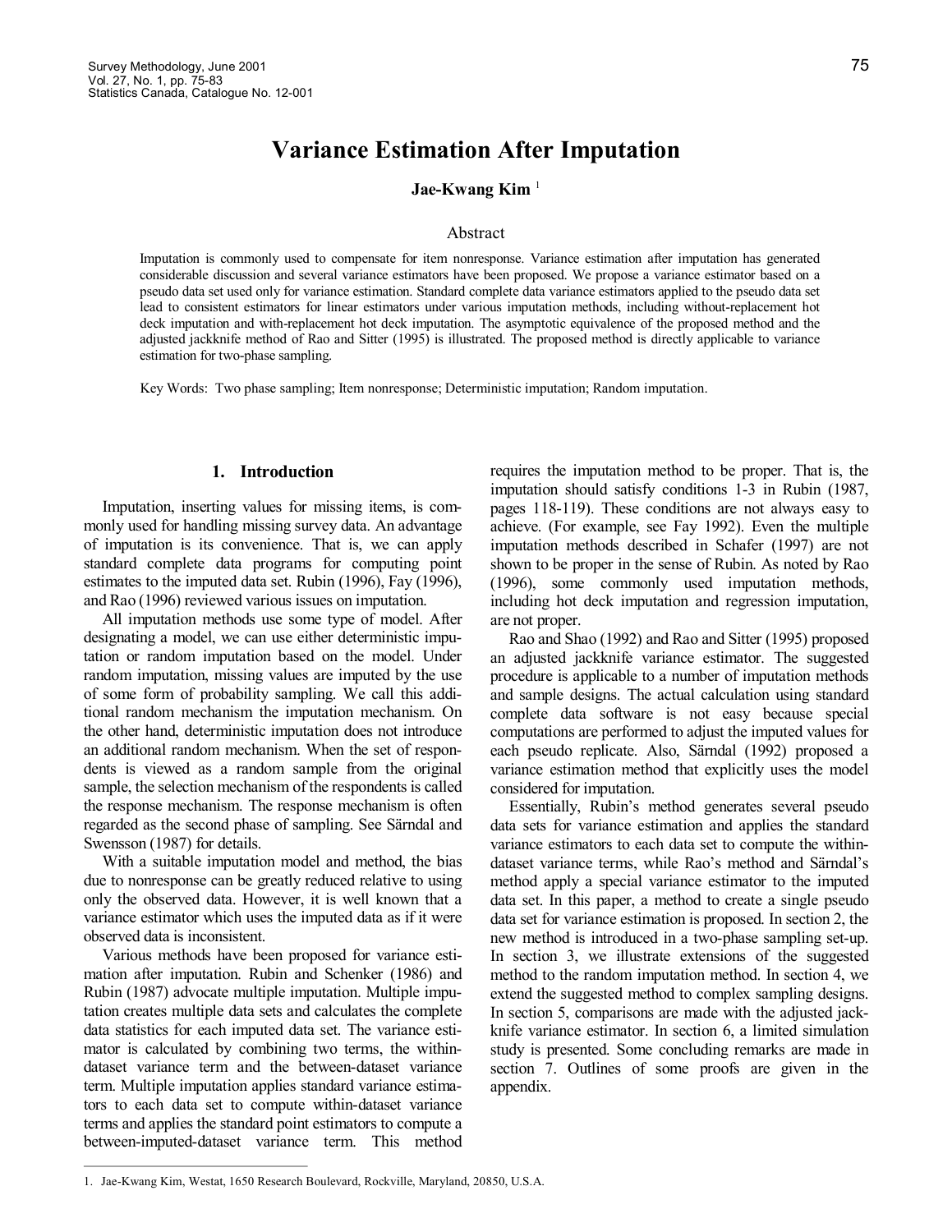# **2. A Variance Estimation Method**

We outline a variance estimation procedure applicable for two-phase samples and for imputed samples. The procedure requires a separate data set for variance estimation in addition to the tabulation data set. To introduce the proce dure and to illustrate the concepts, consider a two-phase sample. Let the second phase be a simple random sample of size *r* selected from the first phase, which is a simple random sample of size *n* selected from an infinite population. Let the regression estimator of the mean of a characteristic *y* be

 $\hat{\mu}_v = \overline{y}_2 + (\overline{x}_1 - \overline{x}_2) \hat{\beta},$ (1)

where

$$
(\overline{y}_2, \overline{x}_2) = r^{-1} \sum_{i=1}^r (y_i, x_i),
$$
  

$$
\overline{x}_1 = n^{-1} \sum_{i=1}^n x_i,
$$
  

$$
\hat{\beta} = \left[ \sum_{i=1}^r (x_i - \overline{x}_2)^2 \right]^{-1} \sum_{i=1}^r (x_i - \overline{x}_2)(y_i - \overline{y}_2)
$$

and the second phase units are indexed from one to *r*. It is well known (*e.g*., Cochran 1977, equation 12.51) that the variance of the regression estimator is, approximately,

$$
V\{\hat{\mu}_y\} = [n^{-1}\rho^2 + r^{-1}(1-\rho^2)]\sigma_y^2, \qquad (2)
$$

where  $\rho$  is the population correlation between *y* and *x* and  $\sigma_y^2$ , is the population variance of *y*. An estimator of the variance is, by classical regression theory,

$$
\hat{V}\{\hat{\mu}_y\} = n^{-1}(n-1)^{-1} \sum_{i=1}^n (\hat{y}_i - \overline{y}_i)^2
$$
  
+ 
$$
r^{-1}(r-2)^{-1} \sum_{i=1}^r (y_i - \hat{y}_i)^2
$$
 (3)

where  $\hat{y}_i = \overline{y}_2 + (x_i - \overline{x}_2) \hat{\beta}$  for  $i = 1, 2, ..., n$ , and  $\overline{y}_I = n^{-1} \sum_{i=1}^n \hat{y}_i$ . Observe that  $\overline{y}_I$  is an alternative way of writing  $\hat{\mu}_y$  in (1).<br>Let

$$
c_r = [n(n-1)r^{-1}(r-2)^{-1}]^{1/2}
$$
 (4)

and

$$
y_i^* = \begin{cases} \hat{y}_i, & i = r+1, r+2, ..., n \\ \hat{y}_i + c_r (y_i - \hat{y}_i), & i = 1, 2, ..., r. \end{cases}
$$
 (5)

Then,

$$
\hat{V}\{\hat{\mu}_y\} = n^{-1}(n-1)^{-1} \sum_{i=1}^n (y_i^* - \overline{y}_I)^2
$$
 (6)

where  $\bar{y}_i$  is the mean of the  $y_i^*$ , as well as the mean of the  $\hat{y}_i$ , because the sum of  $y_i - \hat{y}_i$  is zero. Equation (6) is the operational form of the suggested estimator. The variance estimation data set contains the pseudo observation  $y_i^*$ .

To the extent that the model for imputation matches that of twophase sampling, equation (6) is applicable to an imputed data set. For example, if we assume that missing data are missing at random and use regression to impute the missing value with  $\hat{y}_i$ , then equation (6) is immediately applicable. Of course, regression imputation or two-phase sampling can use a vector *x.*

#### **3. Extensions to Random Imputation**

A moderate extension of the method described in section 2 enables us to estimate the variance of a sample mean using random imputation. In fact, alternative approaches are possible.

As one approach, assume that the imputation model is the regression model

$$
y_i = \mathbf{X}_i \beta + e_i \tag{7}
$$

where the first element of every  $\mathbf{x}_i$  is equal to 1 and the  $e_i$  are uncorrelated  $(0, \sigma_e^2)$  random variables.

Assume the model is estimated and that the imputed values are

$$
\ddot{y}_i = \hat{y}_i + \ddot{e}_i, \quad i = r + 1, r + 2, ..., n \tag{8}
$$

where  $\hat{y}_i = \mathbf{x}_i \hat{\beta}$  with  $\hat{\beta} = (\sum_{i=1}^r \mathbf{x}_i' \mathbf{x}_i)^{-1} \sum_{i=1}^r \mathbf{x}_i' y_i$  and  $\hat{e}_i$  is chosen at random from the set  $\hat{\mathbf{e}}_r = {\hat{e}_i = y_i - \hat{e}_i}$  $\hat{y}_i$ ;  $i = 1, 2, ..., r$ . The estimator of the mean of *y* is

$$
\hat{\mu}_y = n^{-1} \sum_{i=1}^n \ddot{y}_i
$$
 (9)

where  $\ddot{y}_i = y_i$  if  $i = 1, 2, ..., r$ .

If the  $\ddot{e}_i$  are chosen with replacement with equal probability from the set  $\hat{\mathbf{e}}_r$ , then the variance  $\hat{\mu}_y$  is, approximately,

$$
V\{\hat{\mu}_y\} = [n^{-1}R^2 + (r^{-1} + n^{-2}m)(1 - R^2)]\sigma_y^2, \qquad (10)
$$

where  $m = n - r$  and  $R^2$  is the squared multiple correlation coefficient between *y* and **x**. The increase in variance due to using random imputation with  $\ddot{e}_i$ , rather than using  $\ddot{e}_i \equiv 0$ , is  $n^{-2}m(1 - R^2)\sigma_y^2$ .

Therefore, an estimator of the variance of the imputed sample mean is given by (6) where the  $c_r$  of (4) is

$$
c_1 = [n(n-1)(r^{-1} + n^{-2}m)(r-p)^{-1}]^{1/2}, \qquad (11)
$$

and  $p$  is the dimension of  $\beta$ . We have

$$
\hat{V}\{\hat{\mu}_y\} = n^{-1}(n-1)^{-1} \sum_{i=1}^n (\hat{y}_i - \overline{y}_i)^2
$$
  
+ 
$$
(r^{-1} + n^{-2}m)(r - p)^{-1} \sum_{i=1}^r (y_i - \hat{y}_i)^2
$$
 (12)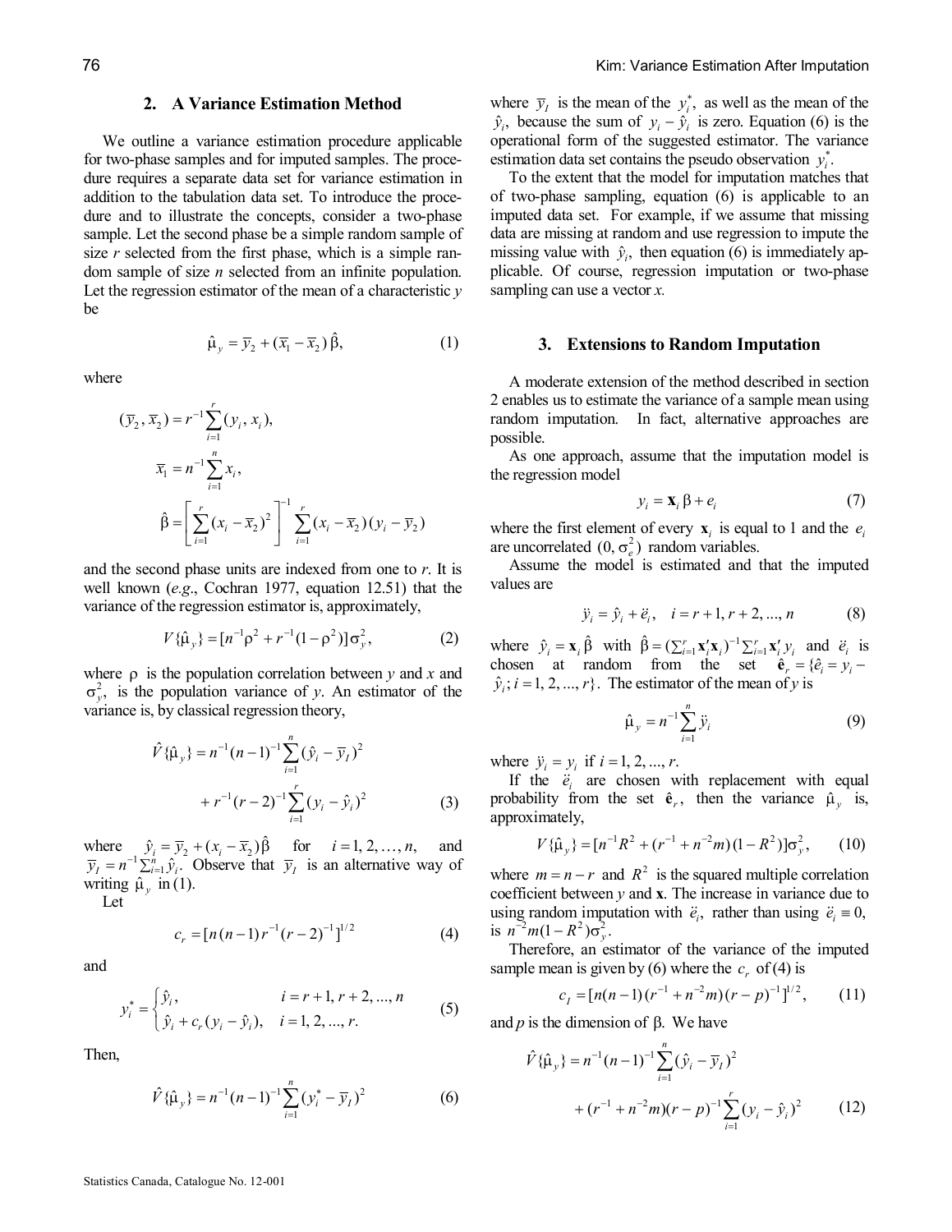where  $\overline{y}_I = \sum_{i=1}^n \hat{y}_i$ . The estimator of the variance using  $c_I$ of equation (11) is an estimator of the unconditional vari ance, the average over all possible imputed sample. Derivations of (10) and (12) are given in Appendix A.

To consider an alternative variance estimation approach, we assume that a random selection procedure is used for imputation but place no restriction on the procedure, other than that the probabilities of selection are inversely proportional to the probability that the *y*-value responds. In addition, we record the number of times an  $\hat{e}$  value is used as a donor in the imputation.

Let

$$
y_i^* = \begin{cases} \hat{y}_i & i = r+1, r+2, ..., n \\ \hat{y}_i + c_r (y_i - \hat{y}_i) & i = 1, 2, ..., r \end{cases}
$$
 (13)

with

$$
c_r = [n^{-1}(n-1)r(r-p)^{-1}]^{1/2}(1+d_i)
$$
 (14)

where  $d_i$  is the number of times  $\hat{e}_i$  is used as a donor. The term  $\left[ n^{-1}(n-1)r(r-p)^{-1} \right]^{1/2}$  is used to adjust for the effect of estimating *p* regression parameters. Then, the variance estimator (6) can be written as

$$
\hat{V}\{\hat{\mu}_y\} = n^{-1}(n-1)^{-1} \sum_{i=1}^n (\hat{y}_i - \overline{y}_i)^2
$$
  
+ 
$$
n^{-2}r(r-p)^{-1} \sum_{i=1}^r (1+d_i)^2 (y_i - \hat{y}_i)^2.
$$
 (15)

If the imputation method is simple random sampling with replacement, then, conditional on the sample and the respondents,

$$
E_I\{(1+d_i)^2\} = \left(\frac{n}{r}\right)^2 + \frac{m}{r}\left(1-\frac{1}{r}\right) \tag{16}
$$

where the notation *I* is used here to denote the expectation with respect to the imputation mechanism generated by random imputation. The equality in (16) establishes the equivalence of  $(12)$  to  $(15)$  under with-replacement selection. It is shown in Appendix B that  $V{\hat{\mu}}_v$  in (15) is also a valid estimator when donors are selected without re placement. Since the proposed variance estimation method is the conditional variance given the realized imputed sample, it has wide applicability.

## **4. Complex Sampling Designs**

#### **4.1 Deterministic Imputation**

The suggested method is applicable to complex sampling designs as well as to simple random sampling. Assume that the full sample estimator of the mean of  $y$  can be written as  $\overline{y} = \sum_{i=1}^{n} w_i y_i$ , where  $w_i$  is the sampling weight of unit *i* in the sample. Assume that  $\sum_{i=1}^{n} w_i = 1$ .

If the first  $r$  elements are observed and the remaining  $n-r$  elements are missing, then the estimator of the mean of *y* under regression imputation is

$$
\overline{y}_I = \sum_{i=1}^r w_i y_i + \sum_{i=r+1}^n w_i \hat{y}_i
$$
 (17)

where

$$
\hat{y}_i = \mathbf{x}_i \hat{\beta},
$$
\n
$$
\hat{\beta} = \left[ \sum_{i=1}^r w_i^* \mathbf{x}_i' \mathbf{x}_i \right]^{-1} \sum_{i=1}^r w_i^* \mathbf{x}_i' y_i.
$$

Here  $w_i^*$  is the sampling weight of unit *i* in the secondphase sample and is defined by

$$
w_i^* = \left[\begin{matrix} \Pr\left(i \text{ is in the second phase sample} \mid i \text{ is in} \\ \text{the first phase sample} \right) \end{matrix}\right]^1 w_i.
$$

Also,  $\sum_{i=1}^{r} w_i^* = 1$ . If we assume that the second phase sample is a random sample of size *r* from the *n* first phase sample, then  $w_i^* = nr^{-1}w_i$ . Under certain conditions we can write the estimator in (17) as

$$
\overline{y}_I = \sum_{i=1}^n w_i \hat{y}_i.
$$
 (18)

The representation (18) holds if  $(w_i^*)^{-1} w_i$  is in the column space of the matrix  $\mathbf{X} = (\mathbf{x}'_1, ..., \mathbf{x}'_r)'$  because then we have  $\sum_{i=1}^r w_i (y_i - \hat{y}_i) = 0$  from  $\sum_{i=1}^r w_i^* \mathbf{x}_i' (y_i - \hat{y}_i) = \mathbf{0}$ .

We assume a sequence of samples and finite pop ulations such as that described in Fuller (1998). Define  $\overline{\mathbf{x}}_1 = \sum_{i=1}^n w_i \mathbf{x}_i$  and  $(\overline{\mathbf{x}}_2, \overline{y}_2) = \sum_{i=1}^r w_i^*(\mathbf{x}_i, y_i)$ . We also adopt the same assumptions as in Fuller (1998). That is

$$
E(\overline{\mathbf{x}}_1, \overline{\mathbf{x}}_2, \overline{y}_2) = (\mu_x, \mu_x, \mu_y), \tag{19}
$$

and

$$
V\{(\hat{\beta} - \beta)', \overline{\mathbf{x}}_1, \overline{\mathbf{x}}_2, \overline{y}_2\} = O(n^{-1}),\tag{20}
$$

where  $(\mu_x, \mu_y) = N^{-1} \sum_{i=1}^N (\mathbf{x}_i, y_i)$  and  $\beta = (\sum_{i=1}^N \mathbf{x}_i' \mathbf{x}_i)^{-1}$  $\sum_{i=1}^N \mathbf{X}'_i \mathcal{Y}_i$  . For *i* =1, 2, ..., *N*, define

$$
a_i = \begin{cases} 1 & \text{if unit } i \text{ responds when sampled} \\ 0 & \text{otherwise,} \end{cases}
$$

and  $\mathbf{a} = (a_1, a_2, ..., a_N)$ . The extended definition of  $a_i$  is discussed by Fay (1991) and used in Shao and Steel (1999). Now, let

$$
\overline{y}_n = \sum_{i=1}^n w_i \, \widetilde{y}_i^* \tag{21}
$$

where

$$
\tilde{y}_i^* = \tilde{y}_i + a_i w_i^{-1} w_i^* (y_i - \tilde{y}_i)
$$
\n(22)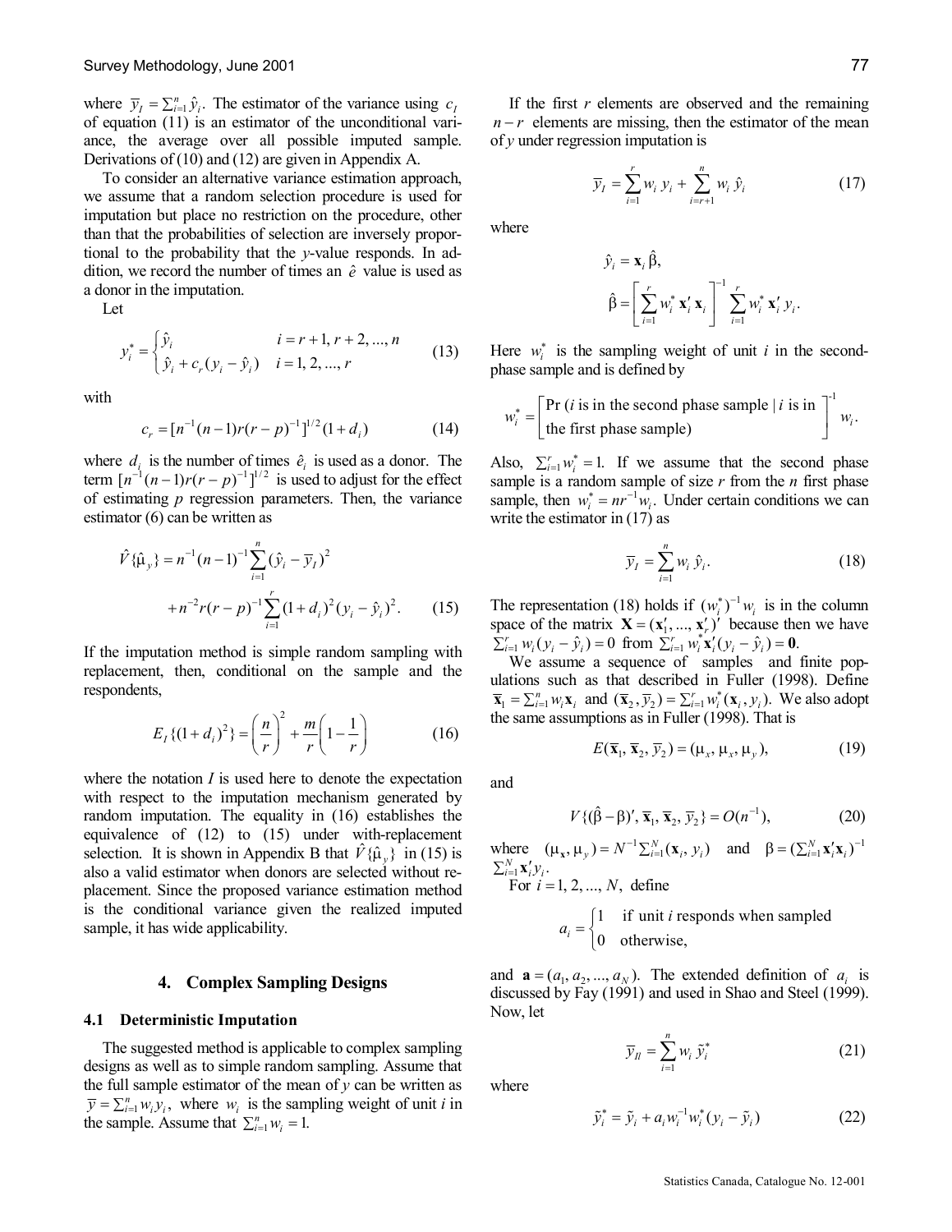with  $\tilde{y}_i = \mathbf{x}_i \beta$ . Then, we have  $\overline{y}_I = \overline{y}_I + (\overline{\mathbf{x}}_1 - \overline{\mathbf{x}}_2)(\hat{\beta} - \beta)$ . By (19) and (20), we have  $\bar{y}_I = \bar{y}_I + O_p(n^{-1})$  and  $V(\bar{y}_I - \bar{Y}_N) = V(\bar{y}_I - \bar{Y}_N) + o(n^{-1})$ . Now,

$$
V(\overline{y}_n - \overline{Y}_N) = V[E(\overline{y}_n - \overline{Y}_N | \mathbf{a})] + E[V(\overline{y}_n - \overline{Y}_N) | \mathbf{a}].(23)
$$

The first term on the right side of  $(23)$  is 0 because  $E(\overline{y}_n - \overline{Y}_N | \mathbf{a}) = 0$  under model (7). To estimate the second term in (23), note that conditional on  $a, \overline{y}_n$  is a linear estimator. Hence, the standard variance estimation method applied to the pseudo data set  $\tilde{Y}^* = \{\tilde{y}_i^*, i = 1, 2, ..., n\}$  will unbiasedly estimate the variance of  $\overline{y}_n = \sum_{i=1}^n w_i \tilde{y}_i^*$ . Since the set  $\tilde{Y}^*$  is not observable, we can use the set  ${\bf Y}^* \equiv \{y_i^*; i = 1, 2, ..., n\},\$  where

$$
y_i^* = \hat{y}_i + a_i w_i^{-1} w_i^* (y_i - \hat{y}_i)
$$
 (24)

to get a consistent variance estimator.

To illustrate that the set  $Y^*$  can be used to approximate the variance estimator, assume that the full sample variance estimator of  $\bar{y}$  can be written as

$$
\hat{V} = \sum_{i=1}^{L} c_i (\overline{y}^{(i)} - \overline{y})^2
$$

where *L* is the number of replications,  $c_i$  is the  $i^{\text{th}}$ replication factor, and  $\overline{y}^{(i)} = \sum_{j=1}^{n} w_j M_j^{(i)} y_j$  is the *i*<sup>th</sup> replicate of  $\overline{y}$ . The term  $M_i^{(i)}$  is the replication multiplier applied to the weight of unit *j* at the  $i<sup>th</sup>$  replication. For example, under simple random sampling, the jackknife multiplier is

$$
M_j^{(i)} = \begin{cases} (n-1)^{-1}n & \text{if } i \neq j \\ 0 & \text{if } i = j. \end{cases}
$$

Assume that the replicate variance estimator  $\hat{V}$  is applied to the set  $Y^*$  to get

$$
\hat{V}^* = \sum_{i=1}^L c_i (\overline{y}_I^{*(i)} - \overline{y}_I)^2
$$

where  $\overline{y}_i^{*(i)} = \sum_{j=1}^n w_j M_j^{(i)} y_j^*$  with  $y_j^*$  being defined in (24). Then, we have

$$
\overline{y}_I^{*(i)} - \overline{y}_I = \overline{y}_I^{*(i)} - \overline{y}_I + (\overline{\mathbf{x}}_I^{(i)} - \overline{\mathbf{x}}_2^{(i)} - \overline{\mathbf{x}}_I + \overline{\mathbf{x}}_2)(\hat{\beta} - \beta) \tag{25}
$$

where

$$
(\overline{\mathbf{x}}_1^{(i)}, \overline{\mathbf{x}}_2^{(i)}) = \sum_{j=1}^n w_j M_j^{(i)}(\mathbf{x}_j, a_j w_j^{-1} w_j^* \mathbf{x}_j).
$$

It is shown in Appendix C that

$$
\hat{V}^* = \sum_{i=1}^{L} c_i (\bar{y}_n^{*(i)} - \bar{y}_n)^2 + o_p(n^{-1}).
$$
 (26)

Therefore, the standard jackknife variance estimator applied to the pseudo data set  $Y^*$  can be used to approximate the standard jackknife variance estimator applied to the pseudo data set  $\tilde{Y}^*$ .

#### **4.2 Random Imputation**

The arguments for variance estimation with random imputation are quite similar to those for deterministic imputation described in the previous subsection. First, define the imputation indicator function

$$
d_{ij} = \begin{cases} 1 & \text{if unit } i \text{ is used as donor for unit } j \\ 0 & \text{otherwise.} \end{cases}
$$
 (27)

Then, the estimator of the mean of *y* using random imputation is

*n*

1  $I = \sum_{i=1}^{N} w_i y_i$  $\overline{y}_I = \sum_{i=1} w_i y_i^*$  (28)

$$
\overline{y}_i^* = \hat{y}_i + a_i (1 + d_i) (y_i - \hat{y}_i)
$$
 (29)

and

where

$$
d_i = \sum_{j=1}^{n} (1 - a_j) d_{ij} w_i^{-1} w_j.
$$
 (30)

If the original sample weights are the same, then  $d_i$  is the number of times that unit *i* is used as a donor. We assume that

$$
E[a_i(1+d_i)|F_1] = 1 \tag{31}
$$

where  $F_1 = \{(i, x_i, y_i); i = 1, 2, ..., n\}$ . The expectation in (31) is with respect to the joint distribution of the response mechanism and the imputation mechanism. Then, we have

$$
E(\overline{y}_I | F_1) = \overline{y}.
$$

If we assume equal response probability, then, by (31), the probability of selection of donors should be proportional to the weights. This is the Rao and Shao (1992) setup for random imputation.

Now, let

$$
\overline{y}_n = \sum_{i=1}^n w_i [\widetilde{y}_i + a_i (1 + d_i) (y_i - \widetilde{y}_i)] \tag{32}
$$

where  $\tilde{y}_i = \mathbf{x}_i \beta$ . Then, we also have  $\overline{y}_I = \overline{y}_I + \overline{y}_I$  $(\overline{\mathbf{x}}_d - \overline{\mathbf{x}}_1)(\hat{\beta} - \hat{\beta})$  where  $\overline{\mathbf{x}}_d = \sum_{i=1}^n w_i a_i (1 + d_i) \mathbf{x}_i$ . By the assumption (31), we have  $E(\bar{\mathbf{x}}_d - \bar{\mathbf{x}}_1 | F_1) = 0$ . Under mild conditions,  $\overline{\mathbf{x}}_d - \overline{\mathbf{x}}_1 = O_p(n^{-1/2})$  and  $\overline{y}_I = \overline{y}_I + O_p(n^{-1})$ . Now,

$$
V(\overline{y}_I - \overline{Y}_N) = V[E(\overline{y}_I - \overline{Y}_N | \mathbf{a}, \mathbf{d})] + E[V(\overline{y}_I - \overline{Y}_N | \mathbf{a}, \mathbf{d})]
$$

where  ${\bf d} = (d_1, d_2, ..., d_N)$ . Conditional on **a** and **d**, the estimator  $\bar{y}_n$  is a linear estimator. Hence, the pseudo data

$$
y_i^* = \hat{y}_i + a_i (1 + d_i)(y_i - \hat{y}_i)
$$
 (33)

can be used to estimate the variance of  $\bar{y}_i$ .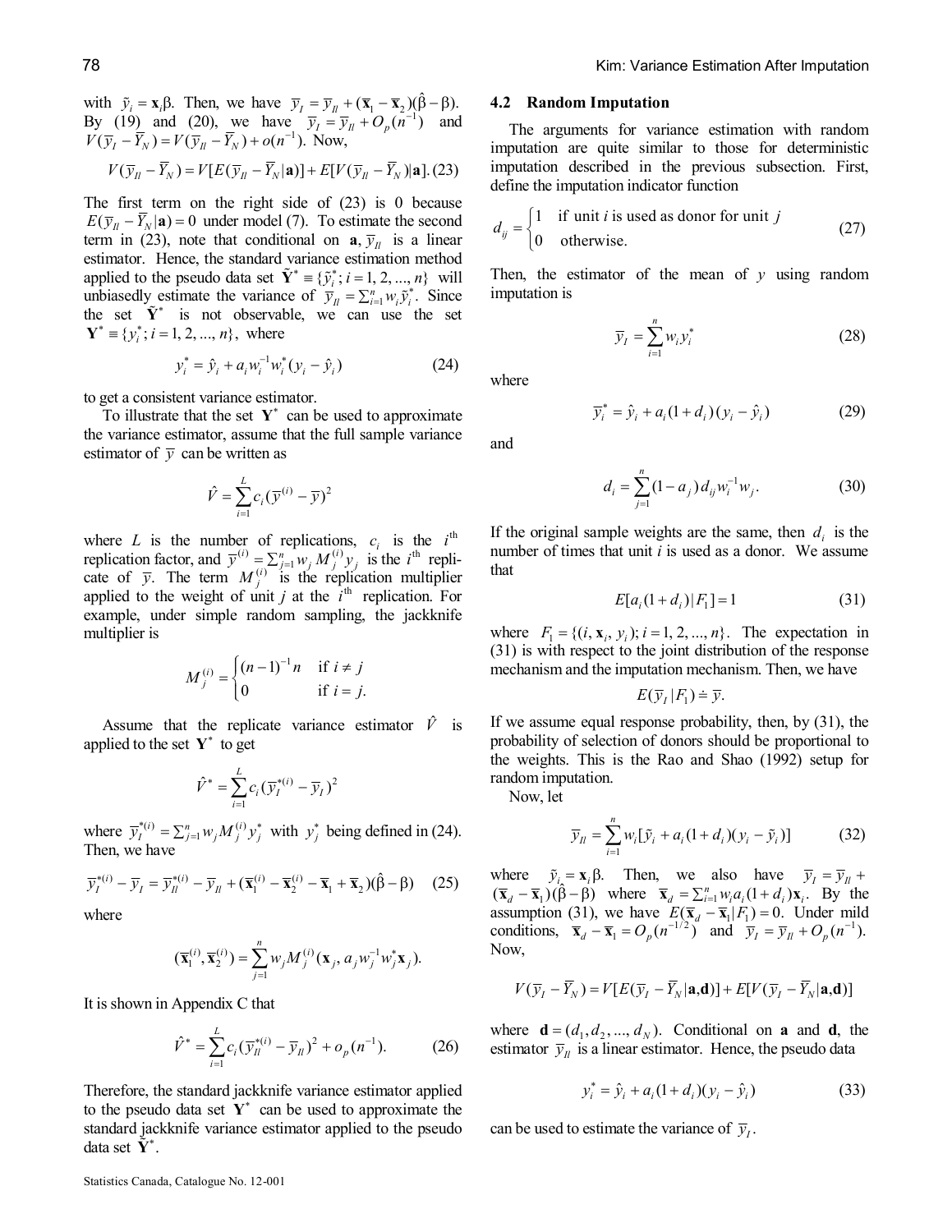## **5. Comparisons with Adjusted Jackknife Method**

Rao and Sitter (1995) proposed an adjusted jackknife variance estimator for the ratio imputation problem. Under the setup described in section 4, the ratio imputed estimator of  $\mu$ <sub>*y*</sub> is

$$
\hat{\mu}_I = \sum_{i=1}^n w_i [a_i y_i + (1 - a_i) \hat{y}_i]
$$

with  $\hat{y}_i = x_i \hat{R}$  and  $\hat{R} = (\sum_{i=1}^n w_i a_i x_i)^{-1} \sum_{i=1}^n w_i a_i y_i$ . The Rao and Sitter (1995) variance estimator is

$$
V_a = \sum_{i=1}^{L} c_i (\hat{\mu}_I^{(i)} - \hat{\mu}_I)^2, \qquad (34)
$$

where the adjusted jackknife replicate at the  $i<sup>th</sup>$  replication is

$$
\hat{\mu}_I^{(i)} = \sum_{j=1}^n w_j M_j^{(i)} y_j^{*(i)}
$$
\n(35)

where

$$
y_j^{*(i)} = \begin{cases} x_j \hat{R}^{(i)} & \text{if } a_i = 1\\ x_j \hat{R} & \text{if } a_i = 0 \end{cases}
$$
 (36)

with  $\hat{R}^{(i)} = (\sum_{j=1}^{n} w_j M_j^{(i)} a_j x_j)^{-1} \sum_{j=1}^{n} w_j M_j^{(i)} a_j y_j$ . The adjusted values (36) in the Rao and Sitter (1995) method can also be regarded as pseudo data for variance estimation. Note that the calculation of the pseudo data (36) requires recalculation of  $\hat{R}^{(i)}$  for each *i* with  $a_i = 1$ .

alculation of  $R^{(i)}$  for each *i* with  $a_i = 1$ .<br>We modify the calculation of the pseudo values  $y_i^*$  in (5) to

$$
y_i^* = \begin{cases} \hat{y}_i & \text{if } a_i = 0\\ \hat{y}_i + c_r \left(\frac{\overline{x}_1}{\overline{x}_2}\right) (y_i - \hat{y}_i) & \text{if } a_i = 1, \end{cases}
$$
(37)

where  $\bar{x}_2 = \sum_{i=1}^n w_i r^{-1} n a_i x_i$ ,  $\bar{x}_1 = n^{-1} \sum_{i=1}^n w_i x_i$  and  $c_r = r^{-1} n$ . The term  $(\overline{x}_1 / \overline{x}_2)$  is inserted to improve the conditional properties of  $V_J$  given the first phase sample. The resulting variance estimator is approximately equivalent to the adjusted jackknife variance estimator (34). To see this, note that the adjusted values (35) can be written in the form

$$
\hat{\mu}_{I}^{(i)} = \left(\sum_{j=1}^{n} w_j M_j^{(i)} x_j \right) \frac{\sum_{j=1}^{n} w_j M_j^{(i)} a_j y_j}{\sum_{j=1}^{n} w_j M_j^{(i)} a_j x_j} =: \hat{Z}^{(i)} \frac{\hat{S}^{(i)}}{\hat{T}^{(i)}},
$$

where  $A = B$  denotes that we define *B* to be *A*. Also, define  $\hat{Z} = \sum_{j=1}^{n} w_j x_j$ ,  $\hat{S} = \sum_{j=1}^{n} w_j a_j y_j$ , and  $\hat{T} = \sum_{j=1}^{n} w_j a_j x_j$ . Then by the first order Taylor expansion,

$$
\hat{Z}^{(i)} \frac{\hat{S}^{(i)}}{\hat{T}^{(i)}} = \hat{Z} \frac{\hat{S}}{\hat{T}} + (\hat{Z}^{(i)} - \hat{Z}) \frac{\hat{S}}{\hat{T}} \n+ (\hat{S}^{(i)} - \hat{S}) \frac{\hat{Z}}{\hat{T}} - (\hat{T}^{(i)} - \hat{T}) \frac{\hat{Z}\hat{S}}{\hat{T}^2} \n= \left[ \hat{Z}^{(i)} \frac{\hat{S}}{\hat{T}} + \frac{\hat{Z}}{\hat{T}} \left( \hat{S}^{(i)} - \hat{T}^{(i)} \frac{\hat{S}}{\hat{T}} \right) \right].
$$
\n(38)

Note that the right side of (38) is exactly equal to

$$
\sum_{j=1}^n w_j M^{(i)} \left[ \frac{\hat{S}}{\hat{T}} + \frac{\hat{Z}}{\hat{T}} a_j \left( y_j - \frac{\hat{S}}{\hat{T}} \right) \right].
$$

Thus, the pseudo data for variance estimation can be written as

$$
y_i^* = \frac{\hat{S}}{\hat{T}} + \frac{\hat{Z}}{\hat{T}} a_i \left( y_i - \frac{\hat{S}}{\hat{T}} \right),
$$

which reduces to (37). Hence, the proposed method is exactly a first order Taylor linearization of the Rao and Sitter method in the case of ratio imputation. Therefore, we can expect our proposed method to have the same asymptotic properties as the Rao and Sitter method up to the order of  $n^{-1}$ .

The variance estimation method using the pseudo data set calculated by (37) is easy to implement because we can directly use existing software, which is more difficult with the Rao and Shao (1992) or Rao and Sitter (1995) method. Furthermore, if we calculate the pseudo data by (13), then the data set works for without-replacement hot deck imputation as well as for with-replacement hot deck imputation.

## **6. A Simulation Study**

The preceding theory was tested in a simulation study using an artificial, finite population, from which repeated samples were drawn. The population has  $L = 32$  strata,  $N<sub>h</sub>$ clusters in stratum *h*, and 20 ultimate units in each cluster. The values of the population parameters were chosen to correspond to real populations encountered in the U.S. National Assessment of Educational Progress Study (Hansen and Tepping 1985) and are listed in Table 1. The finite population units are

$$
y_{hij} = y_{hi} + e_{hij},
$$

where

$$
y_{hi}
$$
  $\sim N(\mu_h, \sigma_h^2), h = 1, 2, ..., L, i = 1, 2, ..., N_h,$ 

and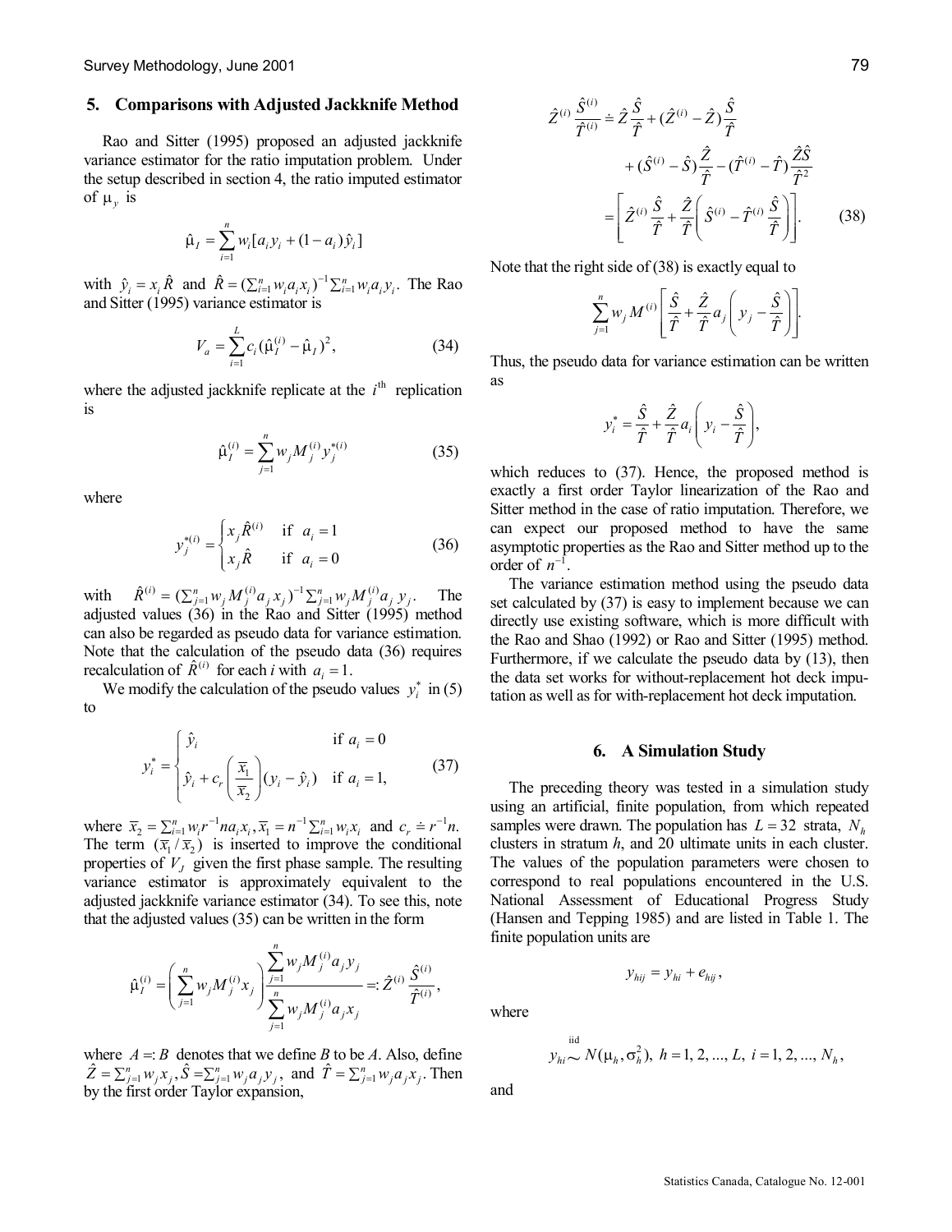$$
e_{hij} \sim N\left(0, \frac{1-\rho}{\rho} \sigma_h^2\right), j = 1, 2, ..., 20.
$$

Shao, Chen and Chen (1998) also used the same population in their simulation study. The value of the intra-cluster correlation  $\rho$  considered in the simulation is  $\rho = 0.3$ . Simulations with other values of  $\rho$  produced similar results and are not listed here for brevity.

**Table 1** Parameters of the Finite Population for Simulation

| Н  | $N_h$ | $\mu_h$ | $\sigma_h$ | h              | $N_h$ | $\mu_h$ | $\sigma_h$ |
|----|-------|---------|------------|----------------|-------|---------|------------|
| 1  | 13    | 100.0   | 20.0       | $\overline{c}$ | 16    | 95.0    | 19.0       |
| 3  | 20    | 90.0    | 18.0       | 4              | 25    | 98.0    | 19.6       |
| 5  | 25    | 93.0    | 18.6       | 6              | 25    | 98.0    | 19.6       |
| 7  | 25    | 96.0    | 19.2       | 8              | 28    | 94.0    | 18.8       |
| 9  | 28    | 92.0    | 18.4       | 10             | 28    | 96.0    | 19.2       |
| 11 | 31    | 94.0    | 18.8       | 12             | 31    | 92.0    | 18.4       |
| 13 | 31    | 90.0    | 18.0       | 14             | 31    | 96.0    | 19.2       |
| 15 | 31    | 94.0    | 18.8       | 16             | 31    | 92.0    | 18.4       |
| 17 | 31    | 90.0    | 18.0       | 18             | 31    | 88.0    | 17.6       |
| 19 | 31    | 86.0    | 17.2       | 20             | 34    | 84.0    | 16.8       |
| 21 | 34    | 82.0    | 16.4       | 22             | 34    | 80.0    | 16.0       |
| 23 | 34    | 90.0    | 18.0       | 24             | 37    | 85.0    | 17.0       |
| 25 | 37    | 80.0    | 16.0       | 26             | 37    | 90.0    | 18.0       |
| 27 | 37    | 85.0    | 17.0       | 28             | 39    | 80.0    | 16.0       |
| 29 | 39    | 75.0    | 15.0       | 30             | 42    | 75.0    | 15.0       |
| 31 | 42    | 75.0    | 15.0       | 32             | 42    | 75.0    | 15.0       |

We consider a stratified cluster sampling design, where  $n_h = 2$  clusters are selected with replacement from stratum *h* with equal probability and all of the ultimate units in the selected clusters are in the sample. The sampling fraction is 6.4%. For each sampled unit  $y_{hij}$ , a response indicator variable  $a_{hij}$  is generated from

$$
a_{hij} \sim \text{Bernoulli}(p),
$$

and that  $a_{hij}$  is independent of  $y_{hij}$ . The value of *p* considered in the simulation are  $p = 0.9, 0.8, 0.7, 0.6,$  and

0.5.<br>A set of 5,000 samples were selected using the same sampling design. In each of the selected samples, three imputation methods are considered;

- [M1] With-replacement weighted hot deck imputation considered by Rao and Shao (1992), where a missing value is imputed by a value randomly selected from the respondents with replacement with probability proportional to the survey weights.
- [M2] Without-replacement weighted hot deck imputation, which is the same as [M1] expect that the selection was performed using a without-replacement sample. The without-replacement selection of donors is carried out systematically using the method described by Hansen, Hurwitz, and Madow (1953, page 343) from the respondents sorted by random order.

[M3] Overall mean imputation, where the weighted mean of the respondents in the sample is imputed.

Hence, all the imputation methods use a single imputation cell that collapses all the strata.

In each imputed data set we computed three variance estimators  $\hat{V}_n$ , naive variance estimator treating the imputed data as if it were observed data,  $\hat{V}_a$ , the adjusted jackknife variance estimator of Rao and Shao (1992) for [M1] and [M2] and of Rao and Sitter (1995) for [M3], and  $\hat{V}^*$ , the jackknife variance estimator based on the pseudo data. The pseudo data set is constructed by (29) for [M1] and [M2] and by (24) for [M3]. The complete sample variance estimator used a standard jackknife for stratified cluster sampling, in which a cluster is deleted for each replication. Note that the standard jackknife is a consistent estimator of the variance under the model with nonzero intracluster correlation. Thus, the standard jackknife method based on the pseudo data can be applicable to the data set considered. The point estimators of the population mean are unbiased under the three different imputation schemes and are not listed here.

Table 2 presents the relative bias of the three variance estimators, the standard error of the relative bias of the variance estimators, and the sample correlation coefficient between the Rao's adjusted jackknife variance estimator and the new variance estimator based on the 5,000 samples. The relative bias of  $\hat{V}$  as an estimator of the variance of  $\bar{y}_l$  is calculated by  $\left[ \text{Var}_B(\overline{y}_I) \right]^{-1} \left[ E_B(\hat{V}) - \text{Var}_B(\overline{y}_I) \right]$ , where the subscript *B* denotes the distribution generated by the Monte Carlo simulation. The correlation coefficients of the two variance estimators are computed to give a measure the relative linearity behavior of the two variance estimators.

**Table 2** Relative Bias of the Variance Estimator, Standard Error of the Relative Bias, and Sample Correlation Coefficient Between the Rao's Variance Estimator and the New Variance Estimator Based on 5,000 Samples

| Response Imputation |                | Rel. Bias $\times$ 100 (S.E. $\times$ 100) | Corr.         |               |            |
|---------------------|----------------|--------------------------------------------|---------------|---------------|------------|
| Rate $(p)$          | Method         | Naive                                      | Rao           | New           | Coeff. $r$ |
| 0.9                 | M1             | $-17.40(2.02)$                             | 1.61(2.03)    | 1.70(2.04)    | 0.967      |
|                     | M <sub>2</sub> | $-17.50(2.00)$                             | 1.41(2.01)    | 0.81(2.03)    | 0.974      |
|                     | M3             | $-18.03(2.03)$                             | 1.16(2.05)    | 1.15(2.04)    | 1.000      |
| 0.8                 | M1             | $-34.45(2.01)$                             | 0.65(2.03)    | 0.49(2.05)    | 0.939      |
|                     | M <sub>2</sub> | $-32.89(2.01)$                             | 2.49(2.04)    | 0.19(2.03)    | 0.947      |
|                     | M3             | $-34.96(2.01)$                             | 1.59(2.03)    | 1.59(2.03)    | 1.000      |
| 0.7                 | M1             | $-48.96(2.01)$                             | 0.21(1.99)    | 0.41(2.04)    | 0.912      |
|                     | M <sub>2</sub> | $-44.76(2.02)$                             | 5.31(2.05)    | 0.76(2.05)    | 0.920      |
|                     | M3             | $-50.21(2.02)$                             | 1.53(2.05)    | 1.52(2.04)    | 1.000      |
| 0.6                 | M1             | $-59.80(2.02)$                             | 1.58(2.05)    | 1.27(2.06)    | 0.892      |
|                     | M <sub>2</sub> | $-54.86(2.03)$                             | 7.10(2.07)    | $-0.75(2.07)$ | 0.899      |
|                     | M3             | $-64.11(2.00)$                             | $-0.35(2.04)$ | $-0.35(2.01)$ | 1.000      |
| 0.5                 | M1             | $-69.75(1.99)$                             | 0.84(2.03)    | 1.12(2.03)    | 0.873      |
|                     | M <sub>2</sub> | $-59.90(2.01)$                             | 15.07(2.07)   | 2.27(2.06)    | 0.872      |
|                     | M3             | $-74.44(1.97)$                             | 1.99(2.00)    | 1.98(2.00)    | 1.000      |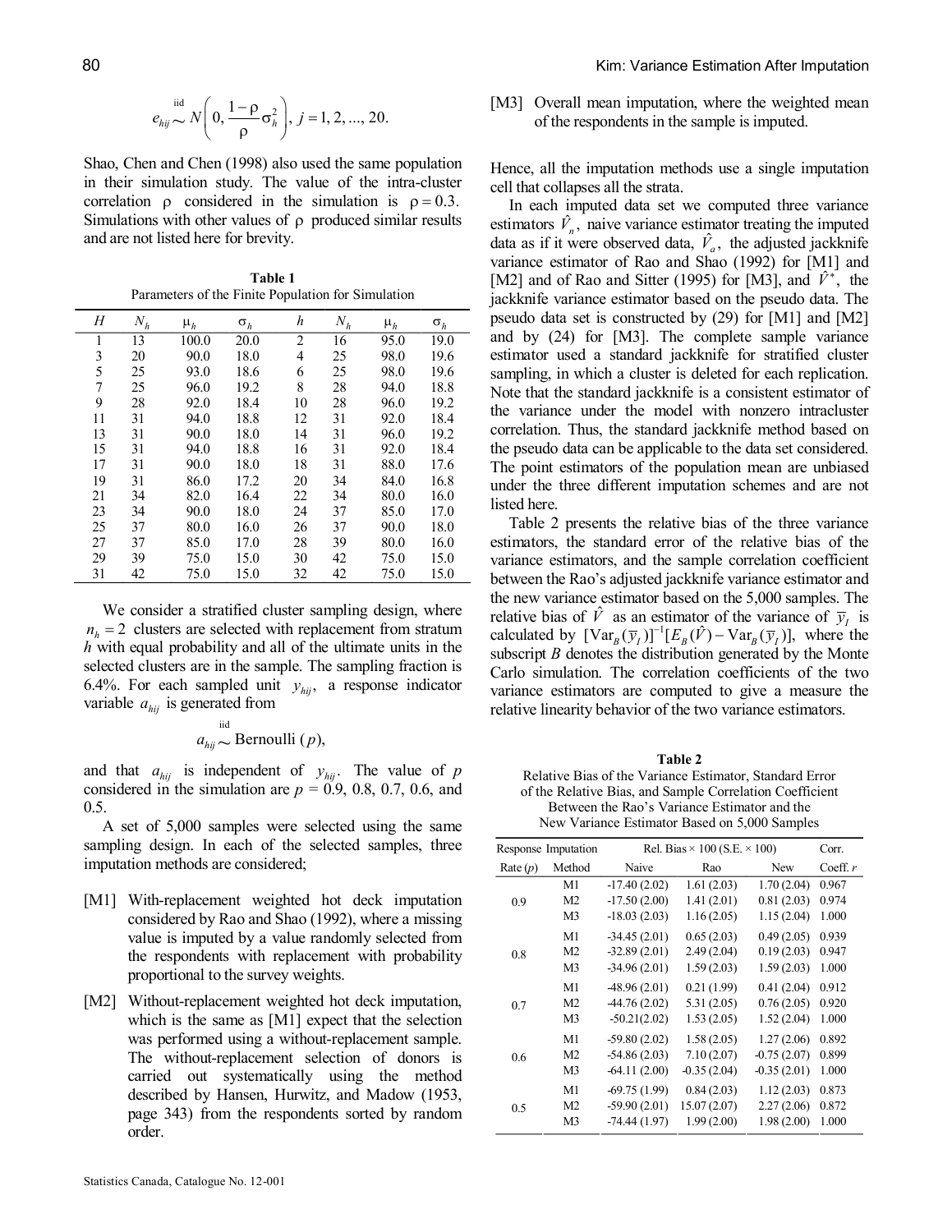Table 2 supports our theory in the following ways.

- 1. As is well known, the naive variance estimator seriously underestimates the true variance. The adjusted jackknife variance estimator performs well for [M1] and [M3], but not for [M2]. The theory for the adjusted jackknife method assumes that hot deck imputations are done using the with-replacement selection which is not used in [M2]. As the response rate decreases in Table 2, the relative bias of the adjusted jackknife becomes larger.
- 2. The new method based on the pseudo data performs well even for the without-replacement imputation [M2]. As was discussed at the end of section 3, a single formula (29) can be used as the pseudo data for a large class of imputation methods.
- 3. As is observed in the correlation coefficients, the behaviors of the adjusted jackknife variance estimator and the proposed variance estimator are very similar for mean imputation [M3]. This is because the two variance estimators are asymptotically equivalent, as discussed in section 5.

# **7. Concluding Remarks**

We have described methods of making pseudo data to be used for variance estimation. Generally speaking, the pseudo data can be described as

$$
y_i^* = \begin{cases} \hat{y}_i & i = r+1, r+2, ..., n \\ \hat{y}_i + c_i g_i (y_i - \hat{y}_i) & i = 1, 2, ..., r, \end{cases}
$$
 (39)

where  $\hat{y}_i$  is the predicted value of  $y_i$  under the model used for imputation. If  $c_i g_i = 1$ , then the variance estimator treats the imputed values as observations. A suitable choice of  $c_i g_i > 1$  leads to a consistent variance estimator. If the imputation method is deterministic and the respondents are regarded as a random sample from the original sample, then  $c_i \doteq r^{-1}n > 1$ . For a two-phase sampling with a complex design,  $c_i = w_i^{-1} w_i^*$ , where  $w_i$  is the sampling weight of the unit *i* for the first-phase sample and  $w_i^*$  is the sampling weight of the unit  $i$  for the second-phase sample.

The  $g_i$  in (39) is the adjustement made to improve the conditional properties given the auxiliary variable *x*. For ratio imputation,

$$
g_i = (\overline{x}_2)^{-1} \overline{x}_1
$$

where  $\overline{x}_2 = \sum_{i=1}^r w_i^* x_i$  and  $\overline{x}_1 = \sum_{i=1}^n w_i x_i$ . For regression imputation with scalar *x*,

$$
g_i = 1 + (\overline{x}_1 - \overline{x}_2) \left\{ \sum_{k=1}^r w_k^* (x_k - \overline{x}_2)^2 \right\}^{-1} (x_i - \overline{x}_2).
$$

In either case, we have

$$
\sum_{i=1}^r w_i^* g_i x_i = \overline{x}_1.
$$

While this paper was under review, Shao and Steel (1999) also provided similar methods in the case of deterministic imputation. Our method is more general in the sense that we also considered random imputation and introduced  $c_i$  term to improve finite sample properties.

# **Acknowledgements**

The author thanks his thesis adviser Wayne A. Fuller for valuable discussions. The author also thanks Pamela Abbitt, F. Jay Breidt, Lou Rizzo, Richard Valliant, and the referees for helpful comments, which greatly improved the paper. Most of this work was done while the author was a graduate student at Iowa State University and was funded in part by cooperative agreement 68-3A75-43 between the USDA Natural Resources Conservation Service and Iowa State University and by Cooperative Agreement 43-3AEU-3-80088 between Iowa State University, the National Agricultural Statistics Service and the U.S. Bureau of Census.

# **Appendix**

#### **A. Proof of Equation (10) and (12)**

The estimator  $\hat{\mu}$ <sub>v</sub> in (9) can be written as

$$
\hat{\mu}_y = n^{-1} \sum_{i=1}^n \hat{y}_i + n^{-1} \sum_{i=1}^r (1 + d_i) \hat{e}_i \tag{A.1}
$$

where  $d_i$  is the number of times that unit *i* is used as a donor. Under the equal probability and with-replacement imputation mechanism, we have

$$
E_I(d_i) = r^{-1}m
$$

and

$$
CovI(di, dj) = \begin{cases} r^{-1}m(1 - r^{-1}) & \text{if } i = j \\ -r^{-2}m & \text{if } i \neq j \end{cases}
$$

where the subscript *I* denotes the variation due to the imputation mechanism. It follows that  $E_I(\hat{\mu}_y) = n^{-1} \sum_{i=1}^n \hat{y}_i$ and  $V_I(\hat{\mu}_y) = n^{-2}r^{-1}m\Sigma_{i=1}^r \hat{e}_i^2$ . Hence,

$$
V(\hat{\mu}_y) \doteq V\left(n^{-1}\sum_{i=1}^n \hat{y}_i\right) + E\left(n^{-2}r^{-1}m\sum_{i=1}^r \hat{e}_i^2\right).
$$
 (A.2)

Now, by an similar argument similar to the one leading to (2), we have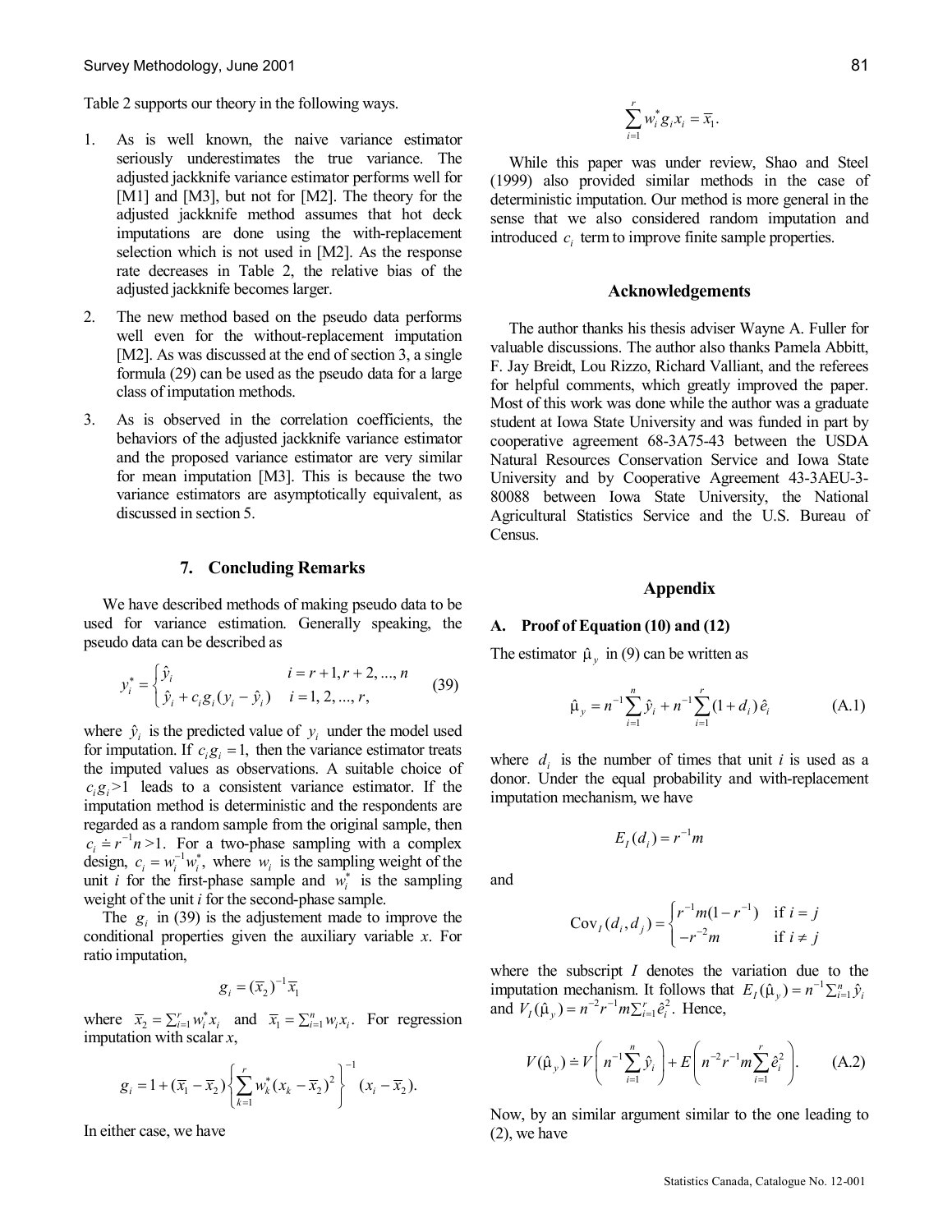$$
\text{Var}\bigg(n^{-1}\sum_{i=1}^{n}\hat{y}_i\bigg) = [n^{-1}R^2 + r^{-1}(1 - R^2)]\,\sigma_y^2. \tag{A.3}
$$

Since  $\hat{y}_i - \overline{y}_i = (\mathbf{x}_i - \overline{\mathbf{x}}_i) \beta + o_p(1)$ , we apply classical regression theory to get

$$
E\left[ (r-p)^{-1} \sum_{i=1}^{r} \hat{e}_i^2 \right] = (1 - R^2) \sigma_y^2, \tag{A.4}
$$

and

$$
E\left[ (n-1)^{-1} \sum_{i=1}^{n} (\hat{y}_i - \overline{y}_I)^2 \right] = R^2 \sigma_y^2.
$$
 (A.5)

Therefore, (10) is proved and the estimator in (12) is consistent for the variance in (10).

# **B.** Validity of (15) Under the Without-Replacement **Imputation Mechanism**

We assume that  $m = kr + t$  where *k* and *t* are nonnegative integers and  $t < r$ . Let the estimator of the mean of  $y$  have the form (A.1). Let the imputation be performed such that *t* of the respondents are used  $k+1$  times for imputation and  $r - t$  units are used *k* times for imputation. The *t* of the respondents that are used  $k+1$  times are chosen by simple random sampling without replacement. Then,

$$
E_I(d_i) = k + r^{-1}t = r^{-1}m
$$

and

$$
CovI(di, dj) = \begin{cases} r^{-1}t(1 - r^{-1}t) & \text{if } i = j \\ -r^{-2}t & \text{if } i \neq j. \end{cases}
$$

So, by similar arguments as in the proof of  $(A.2)$ , we have

$$
V(\hat{\mu}_y) = V(\bar{y}_I) + E\left(n^{-2}r^{-1}t\sum_{i=1}^r \hat{e}_i^2\right).
$$
 (B.1)

Hence, using  $(A.3)$  and  $(A.4)$ , we have

$$
V\{\hat{\mu}_y\} = [n^{-1}R^2 + (r^{-1} + n^{-2}t)(1 - R^2)]\sigma_y^2.
$$
 (B.2)

Now, conditional on the realized sample and the respondents, we have

$$
E_{I}\{(1+d_{i})^{2}\} = \left(\frac{n}{r}\right)^{2} + \frac{t}{r}\left(1-\frac{t}{r}\right)
$$

so that  $\hat{V} \{ \mu_v \}$  in (15) satisfies

Therefore, using (A.4) and (A.5), we have the approximate unbiasedness of the  $\hat{V} \{\mu_y\}$  under the without-replacement imputation mechanism.

### **C. Proof of Equation (26)**

First, define  $R_n^{(i)} = (\mathbf{x}_1^{(i)} - \overline{\mathbf{x}}_2^{(i)})(\hat{\beta} - \beta)$  and  $R_n =$  $(\overline{\mathbf{x}}_1 - \overline{\mathbf{x}}_2)(\hat{\beta} - \beta)$ . From the equality (25),

$$
\hat{V}^* = \sum_{i=1}^{L} c_i (\overline{y}_I^{*(i)} - \overline{y}_I)^2 = A_n + B_n + 2C_n
$$

where  $A_n = \sum_{i=1}^{L} c_i (\overline{y}_l^{*(i)} - \overline{y}_l)^2$ ,  $B_n = \sum_{i=1}^{L} c_i (R_n^{(i)} - R_n)^2$ , and  $C_n = \sum_{i=1}^{L} c_i (\overline{y}_n^{*(i)} - \overline{y}_n)(R_n^{(i)} - R_n)$ . Hence, by the assumption (20), (26) follows because  $A_n = O_p(n^{-1})$ ,  $B_n = o_p(n^{-1})$ , and  $C_n = o_p(n^{-1})$ . The last property comes from the Cauchy-Schwartz inequality,  $C_n^2 \leq A_n B_n$ .

### **References**

- Cochran, W.G. (1977). *Sampling Techniques*. New York: John Wiley & Sons, Inc.
- Fay, R.E. (1991). A design-based perspective on missing data variance. *Proceedings of the Bureau of the Census Annual Research conference*, 429-440.
- Fay, R.E. (1992). When are inferences from multiple imputation valid? *Proceedings of the Section on Survey Research Methods*, American Statistical Association, 227-232.
- Fay, R.E. (1996). Alternative paradigms for the analysis of imputed survey data. *Journal of the American Statistical Association*, 91, 490498.
- Fuller, W.A. (1998). Replication variance estimation for two-phase samples. *Statistica Sinica*, 8, 1153-1164.
- Hansen, M., Hurwitz, W.N. and Madows, W.G. (1953). *Sample Survey Methods and Theory*, Vol. I, New York: John Wiley & Sons, Inc.
- Hansen, M., and Tepping, B.J. (1985). Estimation for Variance in NAEP. Unpublished memorandum, Westat, Washington, D.C.
- Rao, J.N.K. (1996). On variance estimation with imputed survey data. *Journal of the American Statistical Association*, 91, 499 506.
- Rao, J.N.K., and Shao, J. (1992). Jackknife variance estimation with survey data under hot deck imputation. *Biometrika*, 79, 811-822.